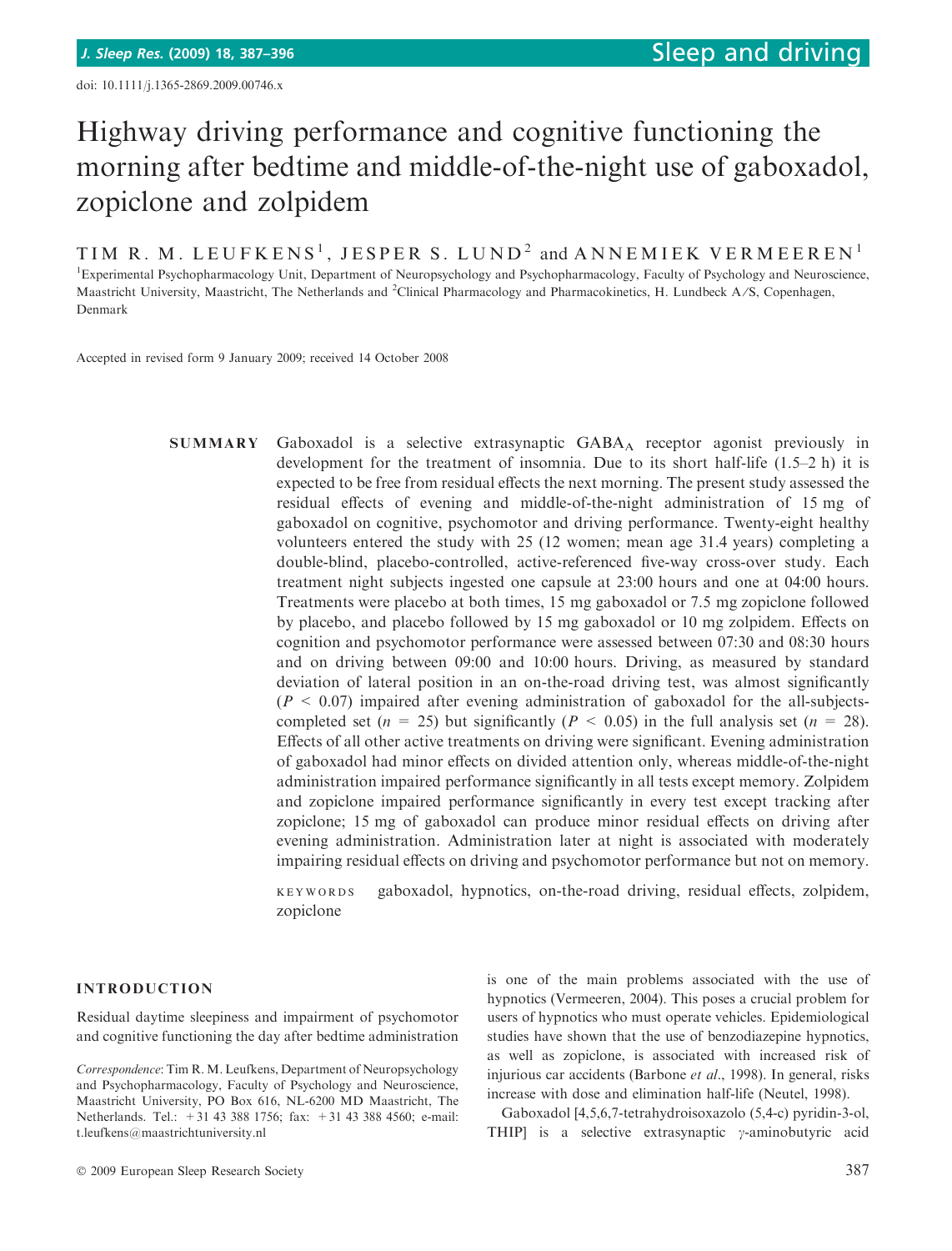(GABAA) receptor agonist previously in development for the treatment of insomnia. It has a relatively high affinity for benzodiazepine-insensitive,  $\alpha_4\beta_3\delta$ - and  $\alpha_6\beta_3\delta$ -containing GA-BA<sub>A</sub> receptors, which are located extrasynaptically and seems to be involved in tonic GABAergic inhibition (Ebert et al., 2006; Lundahl et al., 2006; Storustovu and Ebert, 2006). Clinical studies (Deacon et al., 2005, 2007; Faulhaber et al., 1997; Lancel et al., 2001; Mathias et al., 2001, 2005; Walsh et al., 2007) have shown that gaboxadol in doses of between 5 and 20 mg improves subjective and objective measures of sleep significantly and dose dependently. It was found to decrease sleep latencies and to increase total sleep time in healthy young and elderly volunteers, and in patients with insomnia. The most frequently reported adverse events after a dose of 15 mg of gaboxadol were dizziness, abdominal pain, nausea, vomiting and dysmenorrhoea.

Most important with respect to the potential of gaboxadol to produce residual effects is that pharmacokinetic studies have shown that the drug is absorbed and eliminated rapidly. Peak plasma concentrations were found approximately 30 min after oral administration (Schultz et al., 1981) and the average elimination half-life ranged between 1.5 and 2 h (Lund *et al.*, 2005). The majority of gaboxadol is excreted unchanged and a glucuronide conjugate of gaboxadol is the only metabolite formed in significant amounts (Lund et al., 2006). Gaboxadol's half-life falls between those of zaleplon (1 h) and zolpidem (2.5 h), both hypnotics that have been shown to be unlikely to produce residual effects on driving the morning after bedtime administration of their recommended doses (Vermeeren, 2004; Vermeeren et al., 1995, 1998, 2002; Verster et al., 2002, 2004). It may be expected, therefore, that residual effects after an evening dose of gaboxadol are absent the following morning.

Currently, three clinical trials have been published in which the residual effects of bedtime administration of gaboxadol were assessed and that support the expectations mentioned above (Lundahl et al., 2006; Mathias et al., 2005; Walsh et al., 2007). None of them found significant differences from placebo on cognitive functioning the next morning. A limitation of these studies is, however, that none of them included an adequate active control drug to demonstrate the sensitivity of the procedures to detect residual effects on performance. Although 10 mg of zolpidem is adequate for comparison of efficacies, it is unlikely to produce any residual effects more than 9 h after bedtime administration (cf. Swainston Harrison and Keating, 2005; Vermeeren, 2004). In addition, the tests used were all of short duration and none of them used tests which could be extrapolated to driving performance.

The primary objective of the present study was to evaluate the residual effects of single oral doses of 15 mg of gaboxadol ingested at bedtime and in the middle of the night on driving performance the next morning, using an on-the-road driving test. Effects were to be compared with those of placebo. A secondary objective was to compare these drugs' residual effects with those of placebo on memory and psychomotor functioning, and subjective alertness. Zopiclone (7.5 mg) was selected as an active control for the bedtime dose of gaboxadol, because it was found repeatedly to have moderately impairing effects on driving the morning after bedtime administration (Vermeeren et al., 1998, 2002). However, Zopiclone's effects on driving the morning after a middle-ofthe-night dose are known to be severe (Vermeeren *et al.*, 1998). Therefore, 10 mg of zolpidem was selected as an active control for the middle-of-the-night dose of gaboxadol, because its effects on driving were previously found to be significant, but much milder than those of zopiclone after middle-of-the-night administration (Verster et al., 2002).

## METHODS

## **Subjects**

Twenty-eight healthy male and female volunteers (ages 22– 44 years) without sleep complaints were recruited by means of advertisements in local newspapers. Volunteers were screened by a medical history questionnaire and physical examination. The latter included blood haematology and chemistry, urinalysis, drug and pregnancy tests and a 12-lead electrocardiogram. For participation, the following criteria had to be met: absence of any medical, endocrine, neurological or psychiatric condition, body mass index (BMI) between 19 and 29 kg  $m^{-2}$ , normal vision (corrected or uncorrected) possession of a valid driving licence for more than 3 years and average driving experience of at least 5000 km year<sup>-1</sup> and, if female, using an accepted method of contraception or surgically sterilized and not pregnant or breastfeeding.

Subjects were excluded by the following criteria: pregnant or breastfeeding, alcohol use of more than 21 or 14 alcoholcontaining beverages per week for men and women, respectively, smoking more than 10 cigarettes per day, use of anxiolytics or antidepressants in the last 6 months, donation of blood or treatment with any investigational product within the last 3 months, or use of any disallowed medicines or drugs of abuse within 2 weeks prior to first dosing.

During participation in the study, use of caffeine had to be less than seven cups of coffee per day and was prohibited from 4 h prior to arrival on treatment days, until discharge the next morning. Alcohol intake was not allowed from 48 h prior to each dosing until discharge. Smoking was prohibited from arrival until discharge and eating was not permitted from arrival until breakfast. Finally, subjects were required to abstain from strenuous exercise from 24 h before dosing until discharge.

A total of 25 subjects (13 men, 12 women) completed the study. Their mean  $\pm$  standard deviation (SD) age was  $31.4 \pm 7.5$  years and their mean  $\pm$  SD BMI was  $23.3 \pm 2.5$  kg m<sup>-2</sup>. Two participants were withdrawn from the study after the third treatment period, and one after the fourth treatment period, due to protocol deviations.

The study was conducted in accordance with the code of ethics on human experimentation established by the World Medical Association's Declaration of Helsinki (1964) and amended in Edinburgh (2000). The protocol was approved by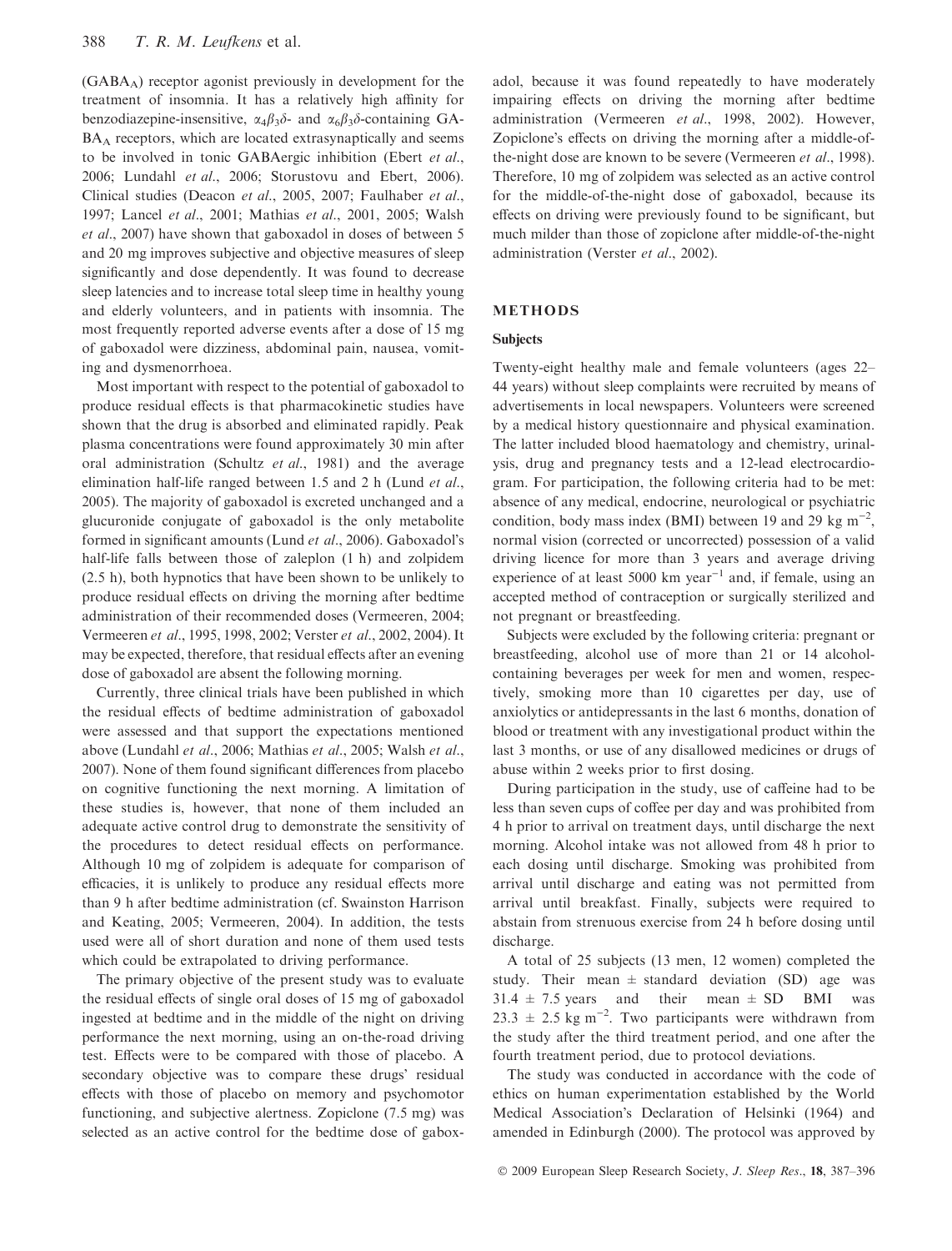the Medical Ethics Committee of Maastricht University and University Hospital of Maastricht. The aims, methods and potential hazards of the study were explained to the participants, who signed a written informed consent prior to any study-related assessments.

## Design

The study was conducted according to a double-blind, fiveway cross-over design. Treatments were 15 mg of gaboxadol administered in the evening and middle of the night, 7.5 mg of zopiclone administered in the evening, 10 mg of zolpidem administered in the middle of the night and placebo. Evening drug administration (23:00 hours) was followed by placebo middle-of-the-night administration (04:00 hours) and vice versa or placebo at both times. Treatments were administered in identical-appearing capsules. Treatments were balanced over periods by assigning randomly five treatment sequences to the first 25 subjects.

#### **Assessments**

Residual effects were assessed using a highway driving test, a battery of laboratory tests measuring skills related to driving, memory and postural stability and subjective rating scales. All the tests have been found previously to be sensitive to the residual effects of hypnotics (Vermeeren, 2004; Vermeeren et al., 1995, 1998, 2002; Verster et al., 2002) and low doses of alcohol (Ramaekers et al., 1996; Vermeeren et al., 2002).

In the standardized highway driving test (O'Hanlon, 1984), the subject operates a specially instrumented vehicle over a 100-km (61-mile) primary highway circuit, accompanied by a licensed driving instructor having access to dual controls. The subject's task is to maintain a constant speed of 95 km  $h^{-1}$  $(58 \text{ miles h}^{-1})$  and a steady lateral position between the delineated boundaries of the slower traffic lane. The vehicle speed and lateral position are recorded continuously. These signals are edited off-line to remove data recorded during overtaking manoeuvres or disturbances caused by roadway or traffic situations. The remaining data are then used to calculate mean values and standard deviation of lateral position (SDLP) and speed (SDSP). SDLP (in cm) is the primary outcome variable. SDLP is a measure of road tracking error, or 'weaving'. The test duration is approximately 1 h.

The critical tracking test (CTT) measures the ability to control an unstable error signal in a first-order compensatory tracking task (Jex et al., 1966). Error is displayed as a horizontal deviation of a cursor from the midpoint on a horizontal, linear scale. Subjects use a joystick to null the error by returning the cursor to the midpoint. The frequency at which the subject loses the control is the critical frequency, or lambda ( $\lambda_c$ ), in rad s<sup>-1</sup>. The final score is determined from the average of all but the lowest and highest scores in five trials.

The divided attention task measures the ability to divide attention between two simultaneously performed tasks

(Moskowitz, 1973). In the primary task, the subject performs the same tracking task described above, yet at a constant level of difficulty set at 50% of his or her maximum capacity. In the secondary task, the subject monitors 24 peripheral displays in which single digits change asynchronously at 5-s intervals. Subjects are instructed to remove their foot from a pedal as rapidly as possible whenever the digit '2' appears. This signal occurs twice at every location, in random order, at intervals of 5–25 s. Tracking error (in mm) and average reaction time (in ms) are the respective performance measures.

The digit symbol substitution test (DSST) measures processing speed and working memory. It is a computerized version of the original paper-and-pencil test taken from the Wechsler Adult Intelligence Scale. The subject is shown briefly an encoding scheme consisting of a row of squares at the top of the screen, wherein nine digits are associated randomly with particular symbols. The same symbols are presented in a fixed sequence at the bottom of the screen as a row of separate response buttons. The encoding scheme and the response buttons remain visible while the subject is shown successive presentations of a single digit at the centre of the screen. The subject is required to match each digit with a symbol from the encoding list as rapidly as possible by clicking the corresponding response button, using the mouse. The number of digits encoded correctly within 3 min is the performance measure.

In the word learning test (Rey, 1964), measuring verbal memory, a sequence of 15 monosyllabic nouns is shown on a computer display at a rate of one per 2 s. Immediately thereafter the subject is required to recall verbally as many words as possible. The sequence is repeated in four more trials, and the highest separate trial score is the immediate recall score. After a delay of at least 30 min the subject is again required to recall as many words as possible without prompting. The total number of words correctly recalled is the delayed recall score. Finally, the subject is shown a sequence of 30 words on the computer display, including 15 words from the original set and 15 new words in random order. The subject has to indicate as quickly as possible whether or not a word originates from the original set by pressing a corresponding button. The number and speed of correct responses are recorded as the recognition score and the recognition reaction time (in ms) respectively.

Body sway was measured using the stabilometry method of the International Society of Posturography (Kapteyn et al., 1983). The subjects stand on a force platform for 60 s with the feet open at an angle of approximately  $30^{\circ}$ , first with their eyes open and fixed on a target 2 m away and then with their eyes closed. The system (Electropostugraph; ELP, Brussels, Belgium) calculates the momentary vector of force extending downward from the centre of gravity of the body and its movement around the vertical axis over time. Two related parameters are measured during both the eyes open and eyes closed recording epochs, i.e. the length of the vector's path (POS-L1 for eyes open and POS-L2 for eyes closed, in mm) and the area or surface circumscribed by the vector (POS-S1 for eyes open and POS-S2 for eyes closed, in mm<sup>2</sup>).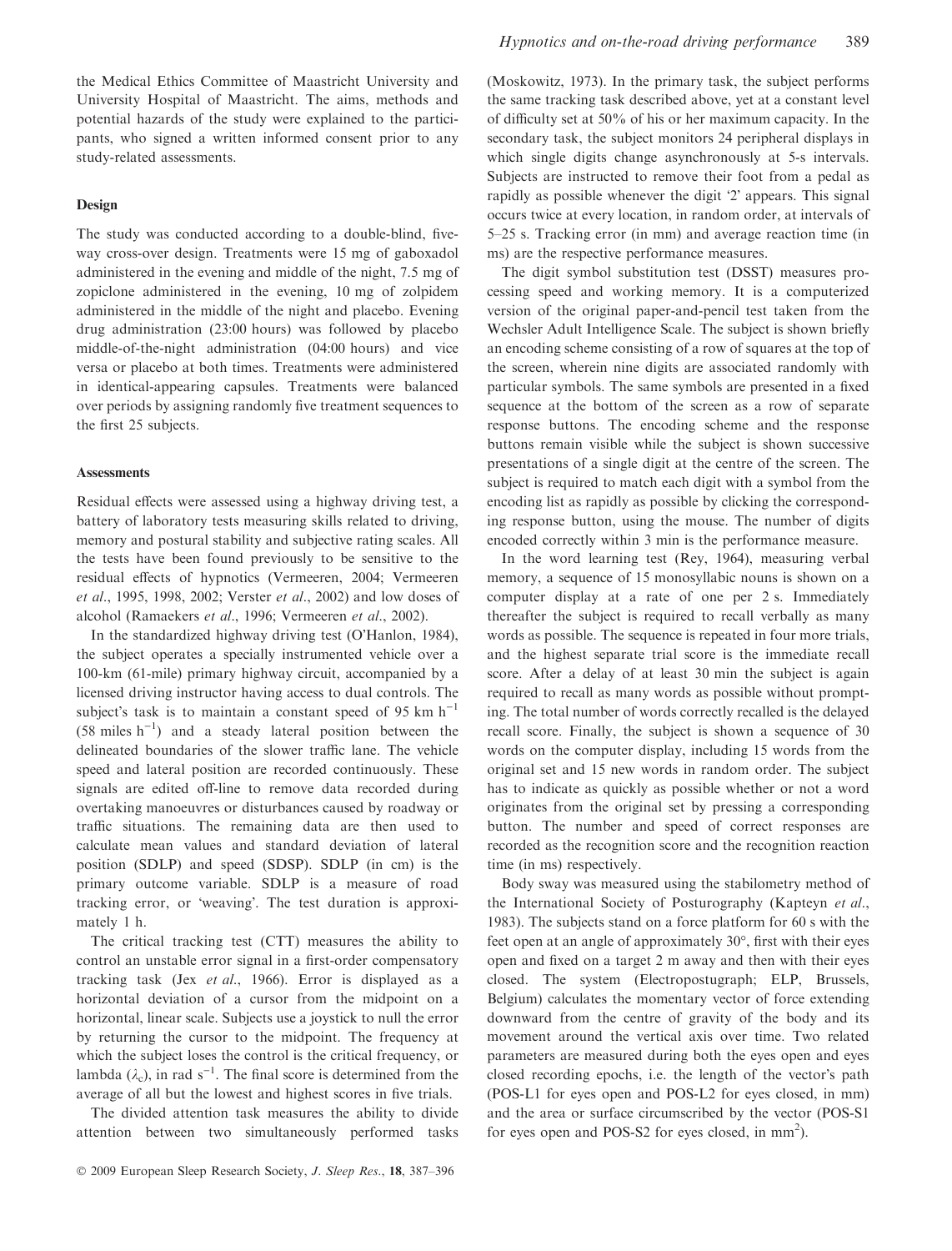Subjective evaluations of mood, sedation and driving quality were assessed using a series of Visual Analogue Scales (100 mm). The subjects were instructed to rate their subjective feelings using a 16-item mood scale which provides threefactor analytically defined summary scores for 'alertness', 'contentedness' and 'calmness' (Bond and Lader, 1974). The driving instructor rated each subject's driving quality and apparent sedation at the conclusion of each driving test, using two 100-mm Visual Analogue Scales.

Subjective evaluations of sleep quality and duration were assessed using the Groningen Sleep Quality Questionnaire (Mulder-Hajonides Van Der Meulen, 1981) and an estimate of total sleep time. Two questions concerning nocturnal awakenings in the Groningen Sleep Quality Questionnaire were omitted due to the forced awakening at 04:00 hours. Total scores on the sleep quality questionnaire could range between 0 (no complaints) and 12 (maximum number of complaints).

## Procedure

Subjects were trained individually to perform the driving and laboratory tests. One week before the first treatment period subjects slept in the same facilities as during treatment periods, to overcome possible sleep disturbances associated with sleeping in an unfamiliar environment. On the morning following this habituation night subjects rehearsed all tests including driving.

Treatment periods started in the evening of day 1, when the subjects arrived at the site at approximately 20:00 hours, and lasted until day 2, when they were transported home after the driving test, at approximately 10:15 hours. On arrival at the sleeping facility in each treatment period, subjects' eligibility was verified. They were questioned about adverse events and use of medication since their last visit, and about recent use of coffee, alcohol and food. Vital signs were recorded, breath was assayed for alcohol using a breath analyser (Lion Alcolmeter SD-400; Lion Laboratories Limited, Vale of Glamorgan, UK) and urine was assayed for presence of drugs (Triage 8 Panel Drugs of Abuse; Biosite Diagnostics, San Diego, CA, USA). Pregnancy tests were performed for all women. Subjects ingested the first part of their medication at 23:00 hours and retired to bed. After a wake-up call, the subjects ingested the second part of their medication at 04:00 hours and were instructed to resume sleeping. They were awakened again by telephone 3 h later at 07:00 hours, and instructed to get dressed and to prepare for vital signs recording. Between 07:30 and 08:15 hours subjects performed cognitive and psychomotor tests and rated their subjective feelings and sleep. Driving performance was assessed between 09:00 and 10:00 hours, i.e. 10–11 h after ingestion of the evening dose, and between 5 and 6 h after ingestion of the middle-of-the-night dose. Upon completion of the driving test instructors rated subjects' driving quality and their appearance of being sedated.

## Statistical analyses

Sample size was based on a power calculation for detecting a minimum treatment difference of 2.0 cm on SDLP with at least 90% power, using a two-sided t-test at a significance level of 5%, and assuming a within-subject SD of 2.1 cm, as estimated in previous studies conducted by the Maastricht University research group (Vermeeren, 2004). A treatment difference of 2.4 cm in SDLP was considered to be clinically relevant, as it corresponds to the effects found for alcohol, while mean blood alcohol concentration (BAC) was 0.5 mg mL<sup> $-1$ </sup> in a group of social drinkers using the same driving test (Louwerens *et al.*, 1987).

Pharmacodynamic parameters from the road tracking test and other psychomotor and cognitive tests were analysed by a mixed model analysis of variance (anova) with fixed factors of treatment, sequence and period, and a random effect of subject within sequence using the sas statistical program (version 8.2; SAS Institute Inc., Cary, NC, USA). To determine the presence of residual effects, four a priori drug–placebo contrasts were made using the least square means procedure.

Analyses of residual effects were performed on the full analysis set (FAS) and the all-subjects-completed set (ASCS), as described in a predefined analysis plan. The FAS consisted of 28 subjects who had received at least one dose of doubleblind medication and had at least one valid postdosing assessment of the SDLP. As a total of three subjects (10.7%) were withdrawn from the FAS, the analysis was repeated using the 25 subjects who completed the study without protocol deviations (ASCS). Results of residual effects presented in this paper are based on the ASCS analyses. FAS analyses are reported only in the case of diverging results. Descriptive summary statistics presented of adverse events were calculated based on the FAS.

# RESULTS

Table 1 shows mean  $\pm$  standard error (SE) values for each performance parameter and subjective evaluations in each treatment condition. Table 2 presents the mean differences from placebo and 95% confidence intervals of each treatment condition for the performance parameters and subjective evaluations.

#### Highway driving test

Six driving tests performed by a total of four subjects (16% relative to 25 subjects comprising the ASCS) were terminated prematurely because the driving instructor judged the subject to be too drowsy to continue safely. It appeared subsequently that five of the tests were terminated following middle-of-the night administration of an active hypnotic drug (10% relative to 50 driving tests). Three subjects were stopped before scheduled completion of the test after middle-of-the-night administration of gaboxadol. After middle-of-the-night administration of zolpidem, one subject was stopped and another, whose test was also terminated prematurely after middle-of-the-night administration of gaboxadol, did not start the driving test after middle-of-the-night administration of zolpidem, due to drug-related adverse events (dizziness, nausea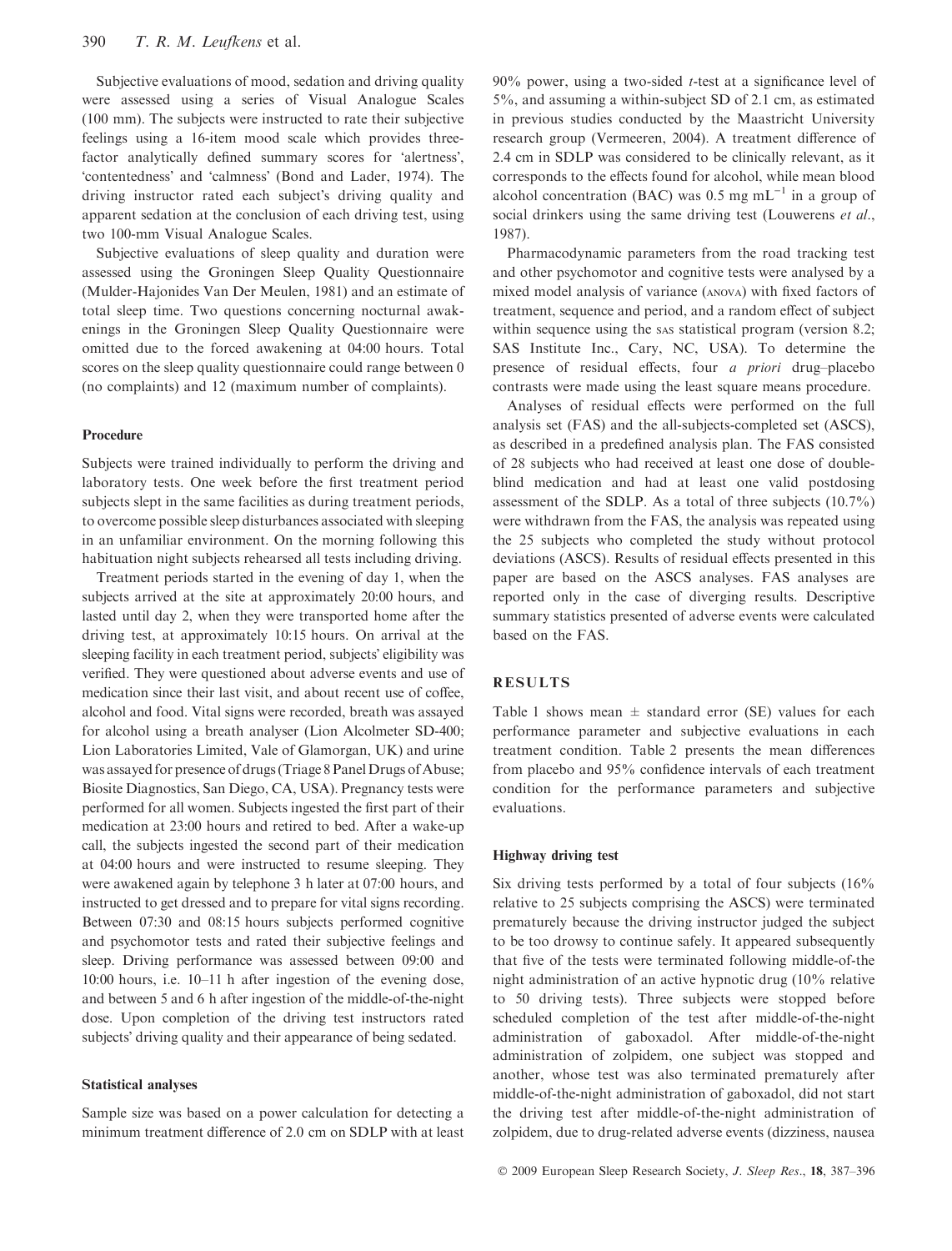|                                     | Placebo     | Gaboxadol evening | Zopiclone evening | Gaboxadol night | Zolpidem night |
|-------------------------------------|-------------|-------------------|-------------------|-----------------|----------------|
| Driving test                        |             |                   |                   |                 |                |
| Prematurely terminated, n           | $\theta$    |                   | $\overline{0}$    | 3               | $\overline{2}$ |
| $SDLP$ (cm)                         | 17.79(0.57) | 19.07(0.78)       | 20.32(0.66)       | 20.52(0.93)     | 21.09(0.84)    |
| SDSP $(km h^{-1})$                  | 1.66(0.09)  | 1.92(0.10)        | 1.91(0.09)        | 1.90(0.13)      | 1.91(0.12)     |
| Critical tracking test              |             |                   |                   |                 |                |
| Critical frequency (rad $s^{-1}$ )  | 3.94(0.14)  | 3.87(0.12)        | 3.82(0.14)        | 3.65(0.19)      | 3.51(0.14)     |
| Divided attention test              |             |                   |                   |                 |                |
| Average tracking error (mm)         | 15.87(0.87) | 17.30(0.81)       | 18.37(0.80)       | 19.71(0.86)     | 20.03(0.91)    |
| Target detection reaction time (ms) | 1745(64)    | 1850(73)          | 1869(76)          | 1929(65)        | 1929(58)       |
| Digit symbol substitution test      |             |                   |                   |                 |                |
| Correct encodings, $n$              | 80.4(2.6)   | 80.2(2.2)         | 77.2(2.3)         | 76.6(2.4)       | 73.9(2.3)      |
| Word learning test                  |             |                   |                   |                 |                |
| Immediate recall score, $n$         | 13.4(0.4)   | 13.5(0.3)         | 13.2(0.4)         | 13.2(0.4)       | 12.7(0.4)      |
| Delayed recall score, $n$           | 11.0(0.7)   | 11.1(0.6)         | 9.7(0.7)          | 10.3(0.7)       | 8.7(0.6)       |
| Recognition score, $n$              | 28.6(0.3)   | 28.2(0.3)         | 27.0(0.5)         | 27.8(0.5)       | 27.4(0.4)      |
| Recognition reaction time (ms)      | 716(20)     | 751(21)           | 802(27)           | 756 (26)        | 809 (25)       |
| Body sway                           |             |                   |                   |                 |                |
| Eyes open: vector length (mm)       | 351(9.7)    | 356(11.7)         | 384 (14.4)        | 377(14.3)       | 391 (16.6)     |
| Eyes open: vector surface $(mm2)$   | 104(14.5)   | 111(12.9)         | 144(16.8)         | 145(21.2)       | 182(28.0)      |
| Eyes closed: vector length (mm)     | 355(10.7)   | 355(12.3)         | 356(12.8)         | 390(15.5)       | 386 (16.3)     |
| Eyes closed: vector surface $(mm2)$ | 84(7.5)     | 82(7.9)           | 103(10.9)         | 148(18.3)       | 164(36.2)      |
| Subjective evaluation               |             |                   |                   |                 |                |
| Alertness                           | 69.9(3.5)   | 67.0(3.5)         | 66.7(3.1)         | 46.6(4.4)       | 53.5 $(3.9)$   |
| Contentedness                       | 75.2(3.2)   | 75.2(2.7)         | 76.4(2.6)         | 67.9(3.4)       | 69.4(2.8)      |
| Calmness                            | 77.3(3.3)   | 81.2(2.6)         | 80.8(2.4)         | 76.2(3.3)       | 74.8(2.4)      |
| Driving quality                     | 80.5(1.5)   | 73.4(2.0)         | 72.4(2.3)         | 68.2(3.4)       | 71.9(2.4)      |
| Sedation                            | 11.1(2.5)   | 21.4(3.9)         | 23.1(4.5)         | 34.9(5.7)       | 29.1(5.6)      |

and vomiting). In addition, the latter subject did not complete the test following evening administration of gaboxadol. The SDLP scores were calculated from the data collected until termination of each ride. None of the subjects was stopped prematurely following placebo or zopiclone administration.

Overall analysis of SDLP showed that there were significant differences in treatment effects ( $F_{4,91} = 7.55, P \le 0.001$ ). Mean increases in SDLP compared with placebo were  $+1.28$ ,  $+2.53$ ,  $+2.73$  and  $+3.46$  cm for evening administration of gaboxadol and zopiclone and middle-of-the-night administration of gaboxadol and zolpidem respectively (Fig. 1).

Drug–placebo comparisons showed that these increases were significant for all treatments ( $P \le 0.001$ ) except for the smallest, i.e. evening administration of gaboxadol ( $P < 0.070$ ). The latter effect was significant, however, according to analyses of the FAS  $(+1.40 \text{ cm}; P = 0.0422)$ . For the remaining treatments, results based on the FAS were similar to those based on the ASCS.

The ability to keep a constant speed, as measured by SDSP, differed significantly between treatments  $(F_{4,91} = 4.11,$  $P = 0.0042$ . The variability in speed was increased significantly following all hypnotics compared with placebo (all  $P < 0.004$ ).

## Critical tracking test

A significant overall treatment effect was found in tracking performance, as measured by the average critical frequency  $(F_{4,92} = 6.37, P < 0.0001)$ . Drug-placebo comparisons revealed that this was due to significant impairment after middleof-the-night administration of gaboxadol and zolpidem  $(P = 0.0040$  and  $P < 0.0001$  respectively).

#### Divided attention test

There were significant differences between treatments in both subtasks of the divided attention task (tracking:  $F_{4,92} = 13.52$ ,  $P < 0.0001$  and target detection:  $F_{4,92} = 3.42$ ,  $P = 0.0119$ ). Drug–placebo comparisons revealed that tracking error and target detection reaction times were increased significantly after middle-of-the-night administration of zolpidem and gaboxadol ( $P < 0.0001$  for both treatments in tracking error and  $P < 0.002$  for both treatments in target detection) and evening administration of zopiclone  $(P = 0.0003$  and  $P = 0.0351$  respectively). Following evening administration of gaboxadol, tracking performance was impaired significantly  $(P = 0.0333)$ , but not speed of target detection  $(P \le 0.075)$ . The latter was impaired significantly, however, according to analyses of the FAS ( $P = 0.0346$ ).

## Digit symbol substitution test

The total number of correct encodings in the DSST differed significantly between treatments ( $F_{4,92} = 8.62$ ,  $P < 0.0001$ ).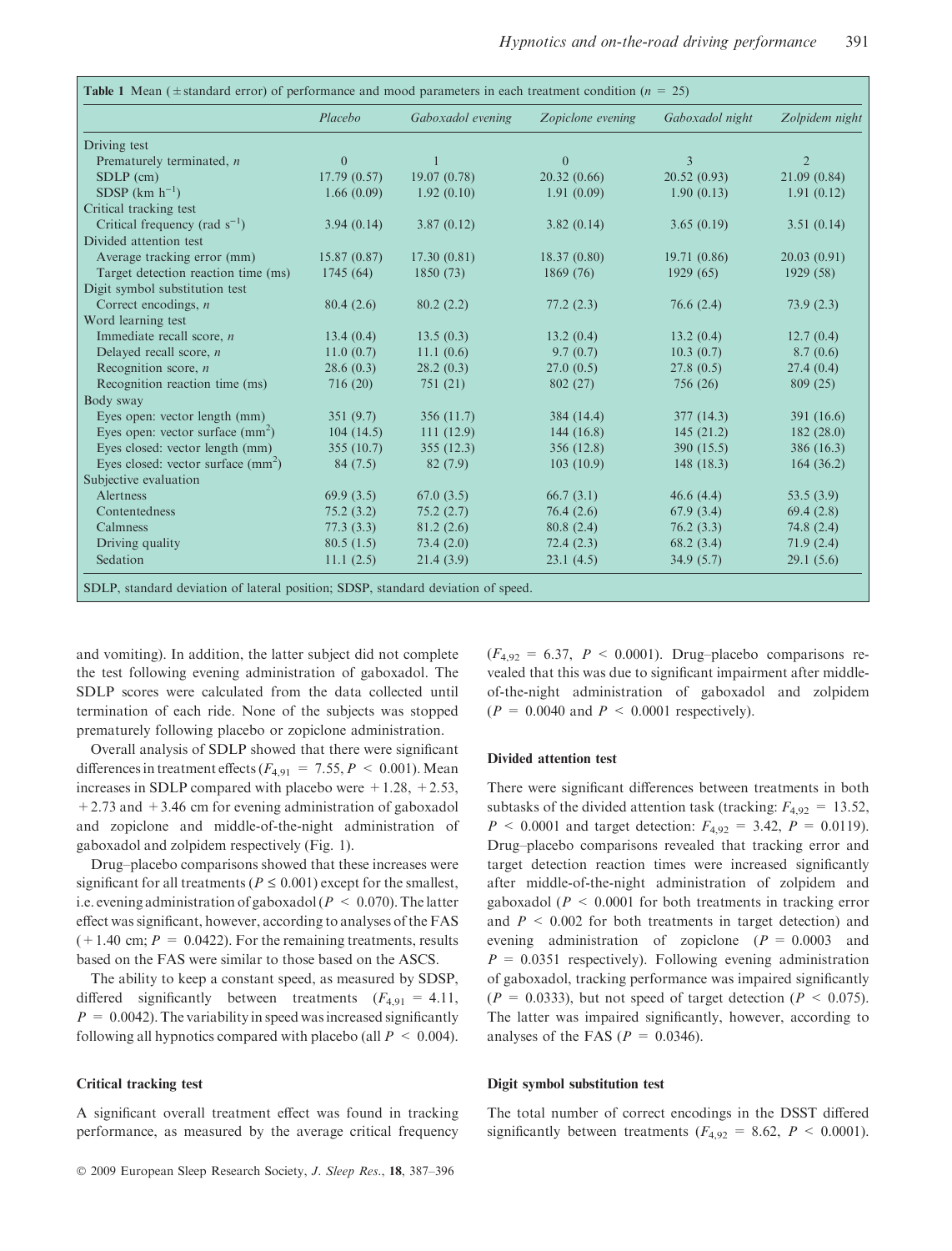| 392 T. R. M. Leufkens et al. |
|------------------------------|
|                              |

|                                                                                                                                                                        | Gaboxadol evening |                           | Zopiclone evening |                      | Gaboxadol night |                              | Zolpidem night |                        |
|------------------------------------------------------------------------------------------------------------------------------------------------------------------------|-------------------|---------------------------|-------------------|----------------------|-----------------|------------------------------|----------------|------------------------|
|                                                                                                                                                                        | ◁                 | 95% CI                    | ◁                 | 95% CI               | ◁               | 95% CI                       | ◁              | 95% CI                 |
| Driving test                                                                                                                                                           |                   |                           |                   |                      |                 |                              |                |                        |
| SDLP (cm)                                                                                                                                                              | $+1.28$           | $-0.10$ to $2.67$         | $+2.53$           | $1.14$ to 3.91***    | $+2.73$         | $1.34$ to $4.11***$          | $+3.46$        | $2.06$ to $4.86***$    |
| $SDSP$ (km $h^{-1}$ )                                                                                                                                                  | $+0.25$           | $0.10 \text{ to } 0.41**$ | $+0.25$           | $0.10$ to $0.41**$   | $+0.24$         | $0.08$ to $0.39**$           | $+0.26$        | $0.10$ to $0.41**$     |
| Critical tracking test                                                                                                                                                 |                   |                           |                   |                      |                 |                              |                |                        |
| Critical frequency (rad s <sup>-1</sup> )                                                                                                                              | $-0.07$           | $-0.27$ to $0.12$         | $-0.12$           | $-0.31$ to $0.08$    | $-0.29$         | $-0.48$ to $-0.09**$         | $-0.42$        | $-0.31$ to $-0.08***$  |
| Divided attention test                                                                                                                                                 |                   |                           |                   |                      |                 |                              |                |                        |
| Average tracking error (mm)                                                                                                                                            | $+1.43$           | $0.12$ to $2.75*$         | $+2.51$           | 1.19 to 3.82***      | $+3.85$         | 2.53 to 5.17***              | $+4.16$        | 2.84 to 5.48***        |
| Target detection reaction time (ms)                                                                                                                                    | $+105$            | $-10$ to 219              | $+123$            | $9 to 238*$          | $+184$          | 69 to 299**                  | $+184$         | 69 to 298**            |
| Digit symbol substitution test                                                                                                                                         |                   |                           |                   |                      |                 |                              |                |                        |
| Correct encodings, n                                                                                                                                                   | $-0.2$            | $-2.8 \text{ to } -2.4$   | $-3.2$            | $-5.8$ to $-0.6*$    | $-3.8$          | $-6.4$ to $-1.2**$           | $-6.5$         | $-9.1$ to $-3.9***$    |
| Word learning test                                                                                                                                                     |                   |                           |                   |                      |                 |                              |                |                        |
| Immediate recall score, n                                                                                                                                              | $+0.1$            | $-0.5$ to $0.8$           | $-0.1$            | $-0.8$ to 0.5        | $-0.2$          | $-0.8$ to 0.5                | $-0.7$         | $-1.3$ to 0.0*         |
| $\overline{z}$<br>Delayed recall score,                                                                                                                                | $-1$              | $-1.0 \text{ to } 1.2$    | $-1.3$            | $-2.4$ to $-0.3*$    | $-0.7$          | $-1.8$ to 0.4                | $-2.28$        | $-3.4$ to $-1.2***$    |
| Recognition score, n                                                                                                                                                   | $-0.4$            | $-1.3$ to 0.5             | $-1.6$            | $-2.5$ to $-0.7***$  | $-0.7$          | $-1.6$ to 0.2                | $-1.2$         | $-2.1$ to $-0.3*$      |
| Recognition reaction time (ms)                                                                                                                                         | $+35$             | $-9$ to 78                | $+86$             | 42 to 129***         | $+40$           | $-4$ to 83                   | $+93$          | 49 to 136***           |
| Body sway                                                                                                                                                              |                   |                           |                   |                      |                 |                              |                |                        |
| Eyes open: vector length (mm)                                                                                                                                          | $\widetilde{C}$   | $-19$ to 29               | $+34$             | $9 to 58*$           | $+27$           | $3$ to $51*$                 | $+40$          | $16 \text{ to } 65***$ |
| Eyes open: vector surface (mm <sup>2</sup> )                                                                                                                           | $+7$              | $-25$ to 39               | $+40$             | 8 to 71*             | $+41$           | $9 to 73*$                   | $+78$          | 46 to 110***           |
| Eyes closed: vector length (mm)                                                                                                                                        |                   | $-27$ to $28$             | $\overline{+}$    | $-27$ to 28          | $+35$           | 8 to 63*                     | $+32$          | $4$ to 59*             |
| Eyes closed: vector surface (mm <sup>2</sup> )                                                                                                                         | $-3$              | $-46$ to 39               | $+19$             | $-24$ to 61          | $+63$           | 21 to 106**                  | $+79$          | 37 to 122***           |
| Subjective evaluation                                                                                                                                                  |                   |                           |                   |                      |                 |                              |                |                        |
| Alertness                                                                                                                                                              | $-2.9$            | $-11.1$ to 5.3            | $-3.2$            | $-11.3$ to 5.0       | $-23.2$         | $-31.4 \text{ to } -15.1***$ |                | $-24.5$ to $-8.2***$   |
| Contentedness                                                                                                                                                          | 0.0               | $-5.0$ to 5.0             | $+1.2$            | $-3.8$ to 6.2        | $-7.3$          | $-12.3$ to $-2.3***$         | $-5.8$         | $-10.8$ to $-0.8*$     |
| Calmness                                                                                                                                                               | $+3.9$            | $-0.2$ to $8.0$           | $+3.5$            | $-0.6$ to 7.6        | $\overline{11}$ | $-5.2$ to 3.0                | $-2.6$         | $-6.6$ to 1.5          |
| Driving quality                                                                                                                                                        | $-7.1$            | $-12.7$ to $-1.5*$        | $-8.2$            | $-13.8$ to $-2.5***$ | $-12.4$         | $-18.0$ to $-6.8***$         | $-9.5$         | $-15.2$ to $-3.8**$    |
| Sedation                                                                                                                                                               | $+103$            | $-0.3$ to $-20.8$         | $+120$            | 1.5 to 22.6*         | $+238$          | $13.2 \text{ to } 34.4***$   | $+186$         | 7.9 to 29.4***         |
| Significant differences from placebo: * $P < 0.05$ ; ** $P < 0.01$ ; *** $P < 0.001$ . SDLP, standard deviation of lateral position; SDSP, standard deviation of speed |                   |                           |                   |                      |                 |                              |                |                        |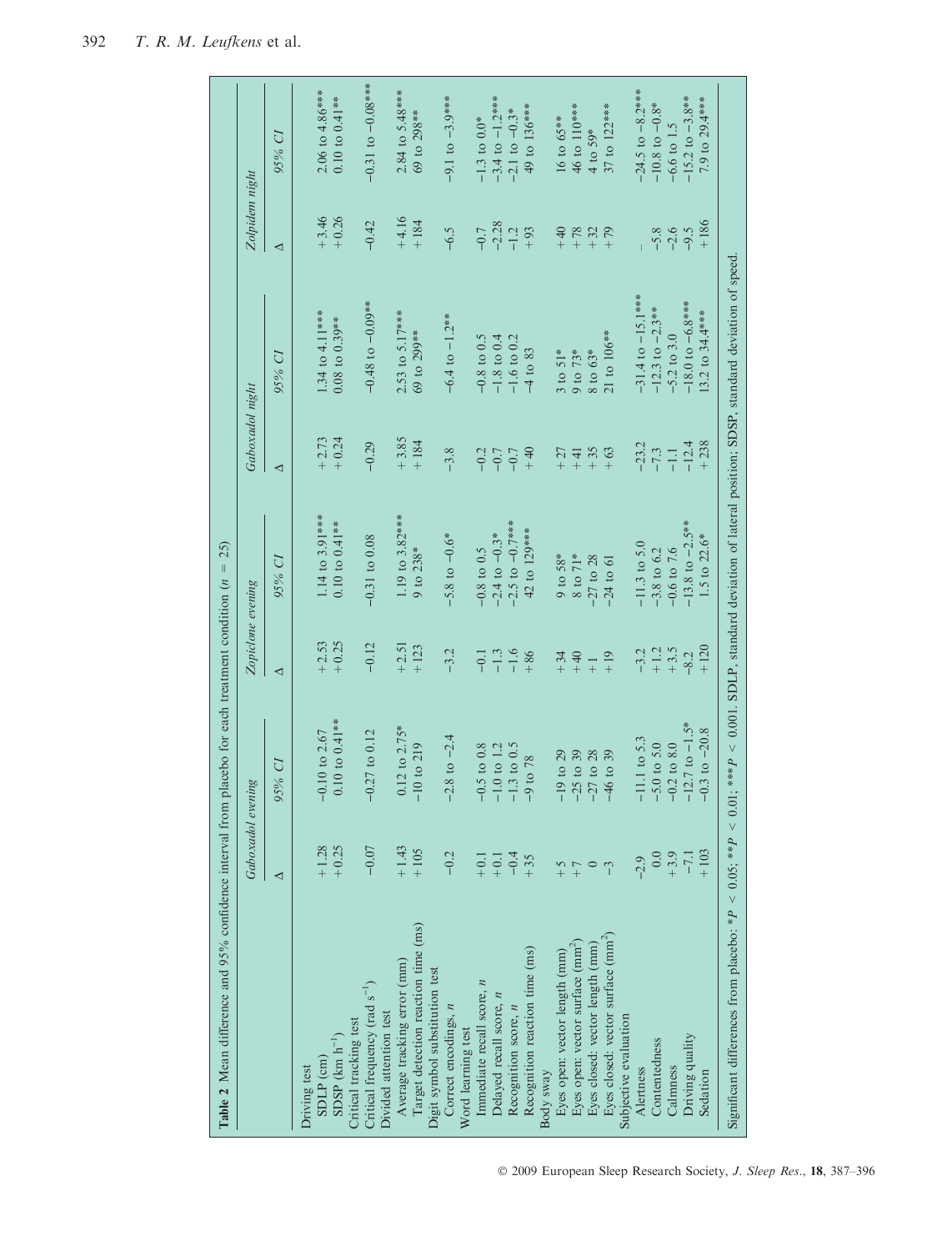

Figure 1. Mean  $\pm$  standard error of the standard deviation of lateral position (SDLP) in each treatment condition. Indicated are significant drug–placebo differences ( $P < 0.001$ ).

Compared with placebo, the number of correct encodings was decreased significantly after middle-of-the-night administration of zolpidem and gaboxadol ( $P < 0.0001$  and  $P = 0.0047$ respectively) and evening administration of zopiclone  $(P = 0.0153)$ . No significant effect was found after evening administration of gaboxadol.

#### Word learning test

Whereas there were no significant differences between treatments in immediate recall scores  $(F_{4.92} = 1.83, P > 0.1)$ , analyses revealed highly significant treatment effects in delayed recall scores  $(F_{4.92} = 6.65, P \le 0.0001)$ , recognition scores  $(F_{4,92} = 3.89, P \le 0.0058)$  and recognition reaction times  $(F_{4.92} = 6.21, P = 0.0002)$ . Both active controls, but not gaboxadol, had significant impairing effects on memory performance. Compared with placebo, evening administration of zopiclone and middle-of-the-night administration of zolpidem resulted in lower delayed recall scores ( $P = 0.0163$  and  $P \leq 0.0001$  respectively), fewer words recognized correctly  $(P = 0.0007$  and  $P < 0.0123$  respectively) and slower responses (both  $P \leq 0.0002$ ).

## Body sway

Analysis of postural stability revealed significant overall treatment effects on length and surface of the body sway vector with eyes open (POS-L1,  $F_{4,92} = 4.25, P \le 0.0033$ ; and POS-S1,  $F_{4.92} = 7.66$ ,  $P < 0.0001$  respectively) and eyes closed (POS-L2:  $F_{4,92} = 3.40$ ,  $P = 0.0122$ ; and POS-S2:  $F_{4,92} = 6.16, P = 0.0002$  respectively).

Drug–placebo analyses showed that all active treatments, except evening administration of gaboxadol, impaired postural stability significantly. Gaboxadol affected all parameters significantly when administered in the middle of the night (POS-L1:  $P = 0.0289$ ; POS-S1:  $P = 0.0116$ ; POS-L2:  $P = 0.0130$ ; POS-S2:  $P = 0.0039$ ), whereas no effects were found after administration in the evening at bedtime. Middleof-the-night administration of zolpidem affected all parameters significantly (POS-L1:  $P = 0.0013$ ; POS-S1:  $P < 0.0001$ ; POS-L2:  $P = 0.0252$ ; and POS-S2:  $P = 0.0004$ ). Evening administration of zopiclone had significant effects on body sway with eyes open (POS-L1:  $P = 0.0071$  and POS-S1:  $P = 0.0153$  but not on sway with eyes closed.

## Subjective evaluations

The driving instructors' ratings of subjects' driving quality and their appearance of being sedated differed significantly between treatments ( $F_{4,91} = 5.27$ ,  $P = 0.0007$ ;  $F_{4,91} = 5.73$ ,  $P = 0.0004$ . They rated driving quality to be significantly worse than that of placebo following all hypnotics, i.e. evening administration of gaboxadol and zopiclone ( $P = 0.0135$  and  $P = 0.0048$  respectively) and middle-of-the-night administration of gaboxadol and zolpidem ( $P < 0.0001$  and  $P < 0.0013$ respectively). In addition, instructors rated subjects to appear clearly more sedated after middle-of-the-night administration of gaboxadol and zolpidem and after evening administration of zopiclone compared with placebo ( $P < 0.0001$ ,  $P = 0.0008$ ) and  $P = 0.0260$  respectively). The difference between evening administration of gaboxadol and placebo just failed to reach significance according to ASCS analysis ( $P < 0.057$ ) but was significant according to FAS analysis ( $P = 0.0271$ ).

The subjects' ratings of their feelings of alertness and contentedness were significantly different between treatments  $(F_{4.92} = 12.09, P < 0.0001; F_{4.92} = 4.70, P = 0.0017$  respectively). They rated themselves as less alert and contented than placebo after the middle-of-the-night administrations of gaboxadol ( $P < 0.0001$  and  $P = 0.0046$  respectively) and zolpidem ( $P = 0.0001$ , and  $P = 0.0237$  respectively). Evening administration of gaboxadol and zopiclone had no significant effects on subjective feelings. A significant overall treatment effect on calmness was found ( $F_{4,92} = 3.8$ ,  $P = 0.0067$ ), but ratings did not differ significantly between drugs and placebo.

Subjective sleep quality and estimated total sleep times differed significantly between treatments  $(F_{4,92} = 4.41$  and 3.67,  $P = 0.0026$  and 0.0080 respectively). The mean  $\pm$  SE number of complaints decreased significantly from  $4.3 \pm 0.8$ after placebo to 2.4  $\pm$  0.4 and 2.0  $\pm$  0.3 after evening administration of gaboxadol  $(P = 0.011)$  and zopiclone  $(P = 0.002)$  respectively. No significant differences were found between placebo and the two middle-of-the-night treatments. Mean  $\pm$  SE estimated that total sleep time increased from  $402 \pm 14$  min after placebo to  $445 \pm 8$  and  $454 \pm 5$  min after evening doses of gaboxadol ( $P = 0.0008$ ) and zopiclone  $(P < 0.0001)$  and to 422  $\pm$  12 and 435  $\pm$  8 min after middleof-the-night administrations of gaboxadol ( $P = 0.113$ ) and zolpidem ( $P = 0.0086$ ) respectively.

#### Safety

An overview of the incidence of reported adverse events is shown in Table 3. There were no serious adverse events.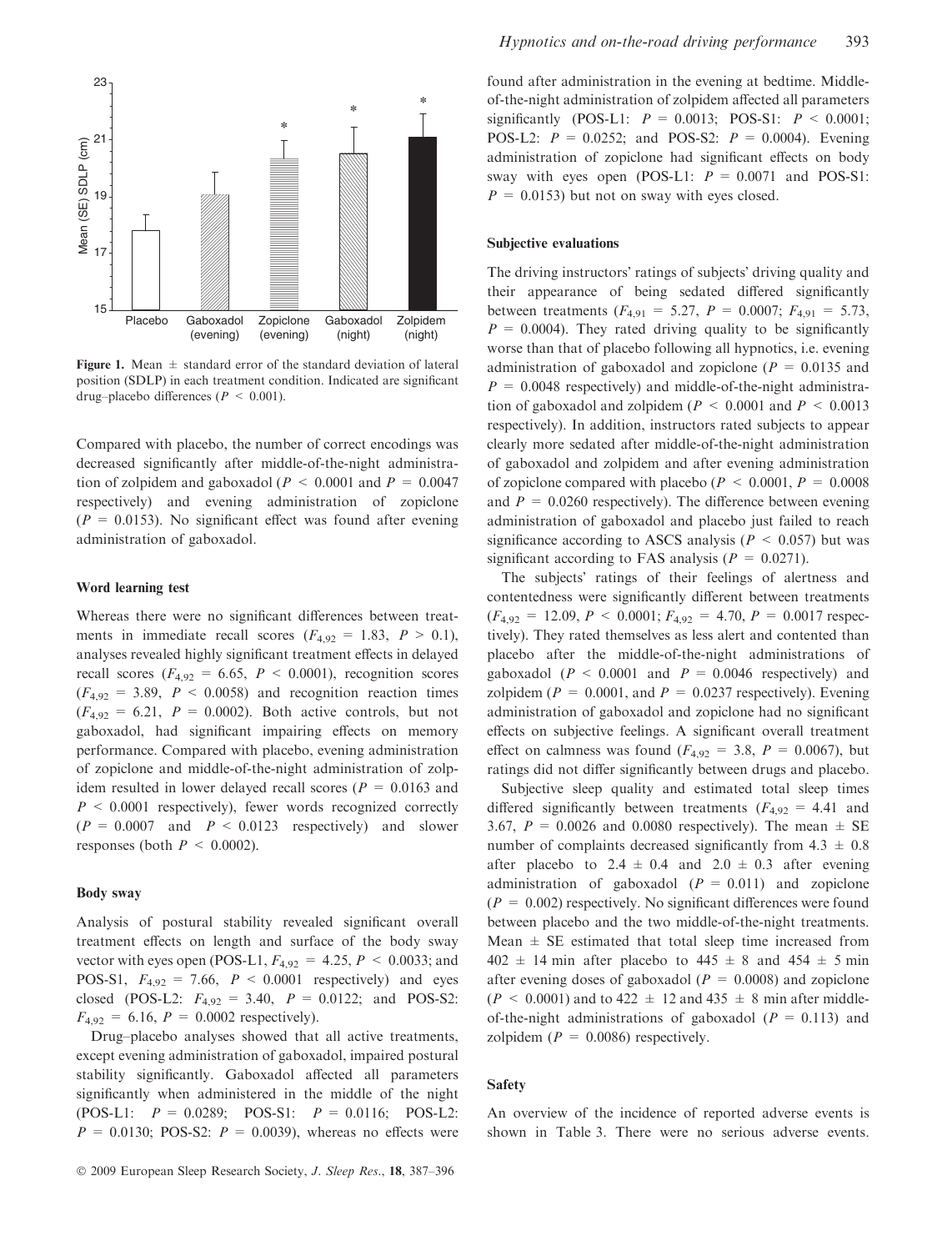| Table 3 Incidence of reported adverse events |                              |                       |                                 |                                 |                               |                              |  |
|----------------------------------------------|------------------------------|-----------------------|---------------------------------|---------------------------------|-------------------------------|------------------------------|--|
|                                              | All treatments<br>$(n = 28)$ | Placebo<br>$(n = 28)$ | Gaboxadol evening<br>$(n = 27)$ | Zopiclone evening<br>$(n = 28)$ | Gaboxadol night<br>$(n = 26)$ | Zolpidem night<br>$(n = 26)$ |  |
| <b>Dizziness</b>                             | 10(36)                       | $\theta$              | $\theta$                        | 1(4)                            | 9(35)                         | 4(14)                        |  |
| Headache                                     | 7(25)                        | 1(4)                  | 4(15)                           | 3(12)                           | 1(4)                          | 1(4)                         |  |
| Somnolence                                   | 6(21)                        | $\theta$              | 3(11)                           | $\left( \right)$                | 3(12)                         | 1(4)                         |  |
| Nausea                                       | 5(18)                        | $\theta$              | $\Omega$                        | $\theta$                        | 5(19)                         | 3(11)                        |  |
| Abnormal<br>coordination                     | 2(7)                         | $\theta$              | $\Omega$                        | $\Omega$                        | 2(8)                          | $\left( \right)$             |  |
| <b>Dysguesia</b>                             | 2(7)                         | 1(4)                  | $\Omega$                        | $\theta$                        | $\Omega$                      | 1(4)                         |  |
| Fatigue                                      | 2(7)                         | $\left( \right)$      | 1(4)                            | $\left( \right)$                | 1(4)                          | $\left( \right)$             |  |
| Mental<br>impairment                         | 2(7)                         | $\Omega$              | 1(4)                            | $\theta$                        | 1(4)                          | $\Omega$                     |  |
| Vomiting                                     | 2(7)                         | $\theta$              | 1(4)                            | $\overline{0}$                  | 1(4)                          | 2(7)                         |  |
| Values in parentheses are percentage.        |                              |                       |                                 |                                 |                               |                              |  |

Overall, the most frequently reported adverse events in this study were dizziness, headache, somnolence and nausea. The highest number of complaints occurred after the middleof-the-night administrations of both gaboxadol and zolpidem. After evening administration of gaboxadol the highest incidence of reported adverse events were headaches and somnolence, and after evening administration of zopiclone only headaches were reported. All adverse events were mild or moderate and resolved without treatment.

# DISCUSSION

The results of this study show that 15 mg of gaboxadol administered at bedtime can have residual effects until at least 11 h after intake, as shown by significant or almost significant effects on performance in the driving test and the divided attention test. The use of 15 mg of gaboxadol in the middle of the night was associated clearly with residual effects on driving, as reflected by a significant increase in SDLP and psychomotor performance but not on memory. The middle-of-the-night dose of gaboxadol impaired performance significantly in all tests between 3.5 and 6 h after intake, except the word learning test.

Results of the driving test are most relevant with respect to traffic safety; 15 mg of gaboxadol produced a nearly significant +1.3 cm mean increase in SDLP above the placebo level, between 10 and 11 h after evening administration ( $P \le 0.070$ ). which was significant ( $P < 0.042$ ) based upon analyses of the FAS. The severity of the effect, however, is on average of lesser magnitude than that produced by alcohol in a previous study while subjects drove with BACs of 0.5 mg  $mL^{-1}$  (+2.4 cm) (Louwerens et al., 1987), which is the legal limit for driving a car in most countries. Nevertheless, analyses with the same set showed that driving instructors were capable of judging the subjects to be significantly more sedated after this dose compared with placebo. Furthermore, one subject was stopped by the driving instructor due to excessive drowsiness following the evening dose of gaboxadol, and subjects drove with significantly more variability in speed following gaboxadol compared with that of placebo  $(+0.25 \text{ km h}^{-1})$ .

In addition to the effects on driving performance, the evening dose of gaboxadol was also found to have minor but significant effects on performance in the divided attention test. These effects were unexpected, as three previous studies did not find significant residual effects of gaboxadol in doses up to 20 mg administered at bedtime (Lundahl et al., 2006; Mathias et al., 2005; Walsh et al., 2007). The discrepancy may be explained partly by the tests used. Similar to previous findings, evening doses of gaboxadol in the present study had no significant residual effects on performance in relatively short psychomotor tests (critical tracking, digit symbol substitution and body sway) and the memory test. The standardized highway driving test and the divided attention test have been found to be among the most sensitive tests to assess druginduced sedation (e.g. Vermeeren et al., 2002), probably because they are tests of longer duration and continuous high attentional demands. Post hoc inspection of mean SDLP scores per 15-min intervals of the test showed that performance after an evening dose of gaboxadol was similar to placebo during the first 15-min interval, but started to decline thereafter. This suggests that these effects may be counteracted by a temporary increase in effort. As effort can be increased for only a limited period of time, performance decreases thereafter (Sanders, 1983). For this reason shorter tests, as used in previous studies, may have failed to show residual effects of bedtime doses of gaboxadol. Following evening administration of zopiclone and middle-of-the-night doses of gaboxadol and zolpidem, impairment was already present during the first interval and did not increase further with time on task, suggesting that increased effort could not compensate the residual effects of these treatments.

Middle-of-the-night administration of 15 mg of gaboxadol produced a significant  $+2.7$  cm mean increase in SDLP above the placebo level, between 5 and 6 h after administration. This effect is of greater magnitude than that produced by alcohol while subjects drove with BACs of 0.5 mg  $mL^{-1}$  (Louwerens et al., 1987). In addition, the driving instructor terminated three tests prematurely due to excessive drowsiness of the subjects.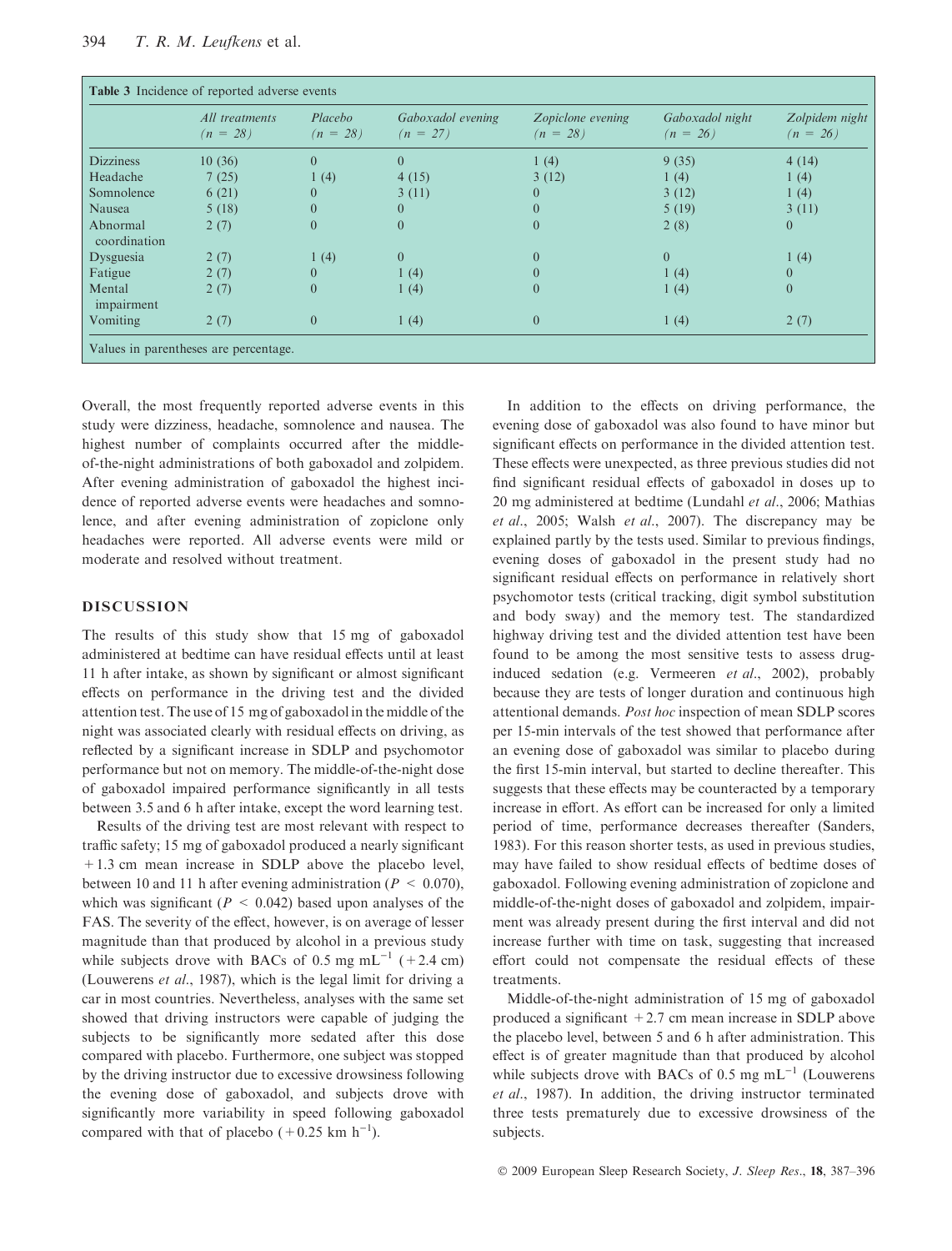Middle-of-the-night dose of 10 mg of zolpidem impaired performance significantly in all tests the following morning. One subject did not start the driving test due to dizziness and nausea, and another was stopped prematurely by the driving instructor due to excessive drowsiness following this dose. The mean increase in SDLP between 5 and 6 h after administration was +3.5 cm. This corresponds closely to the increase in SDLP of  $+3.8$  cm found between 4 and 5 h after the middleof-the-night administration of the same dose in a study with 30 healthy volunteers by (Verster et al., 2002). These investigators did not find significant effects of 10 mg of zolpidem on word learning, critical tracking, divided attention and DSST performance, however, due probably to the later time of testing. Laboratory testing in their study started at 6 h after administration, whereas it started at 4.5 h after administration in the present study. The results of the present study confirm the importance of instructing patients to ingest 10 mg of zolpidem only prior to a full 8 h of uninterrupted sleep and not in the middle of the night (cf. Verster et al., 2007).

The evening dose of 7.5 mg of zopiclone had significant residual effects on driving, body sway, word learning, DSST and divided attention, but not on tracking performance. The average increase in SDLP  $(+2.53)$  found in the present study confirms our previous conclusions that 7.5 mg of zopiclone can produce residual effects on driving comparable with those found for alcohol when BAC 0.5 mg  $mL^{-1}$  or more, and that patients should be warned accordingly (Vermeeren et al., 1998, 2002). The latter is particularly important because results from the subjective rating scales showed that subjects themselves were not aware of any residual effects of the evening dose of zopiclone. Although they felt less alert and contented on mornings following middle-of-the-night administration of gaboxadol and zolpidem, they failed to notice their reduced alertness following zopiclone.

A limitation of the present study may be that the subjects were medication-naive healthy volunteers. The results may overestimate the impairing effects on driving performance compared with those in insomniacs using hypnotics. First, it is sometimes argued that hypnotics may improve daytime cognitive performance in insomniacs as a result of improving sleep. Although subjects in the present study were healthy young volunteers without complaints of insomnia, they rated the quality of their sleep to be better and their sleep duration to be longer after the evening administration of gaboxadol and zopiclone compared with that of placebo. However, no improvement in performance was detected after the use of these drugs in any of the tasks. By contrast, following zopiclone administration most performance scores showed impairment. This indicates that potentially positive effects of sleep improvement could not compensate the residual sedative effects of the drugs on performance in our subjects, at least not completely.

Second, a majority of insomniacs use hypnotics for prolonged periods (Curran et al., 2003) which, consequently, may result in the development of tolerance to the impairing effects of hypnotics. Experimental studies investigating the effects of hypnotics on actual driving performance in chronic users, however, do not exist. Epidemiological studies have shown that there is still a significantly increased risk of crash involvement after 1 month of treatment, suggesting that tolerance was not complete (Neutel, 1998). It remains to be determined, therefore, whether the results of hypnotics' effects on sleep, their residual sedation and tolerance is the same in insomniac patients using hypnotics frequently as in healthy volunteers.

A remarkable finding was the lack of effects of gaboxadol on memory. In contrast to the effects of zolpidem and zopiclone, no significant effects were found on any of the four performance parameters in the word learning test after gaboxadol, irrespective of the time of administration. This cannot be explained by the pharmacokinetic factors, because the middleof-the-night dose of gaboxadol impaired performance significantly on all other tests, indicating that it was clearly central nervous system (CNS) active at the time of testing. An explanation is therefore related most probably to its receptorbinding profile. Gaboxadol is primarily an agonist at extrasynaptic  $\alpha_{4}$ - and  $\alpha_{6}$ -containing GABA<sub>A</sub> receptors, whereas the amnestic effects of benzodiazepines and zolpidem seem to be mediated by their affinity for  $\alpha_1$  and  $\alpha_5$  subunits (Savic *et al.*, 2005). According to a recent review by Savic et al. (2005), the  $\alpha_5$  subunits, expressed mainly in the hippocampus, modulate the effects of benzodiazepines on explicit memory, while  $\alpha_1$ subunits are also involved substantially in procedural memory. Because gaboxadol has a relatively low affinity for these receptor subunits, it may produce less memory disturbances than other GABAergic hypnotics.

In conclusion, the results of this study indicate that 15 mg of gaboxadol can produce minor residual effects on driving between 10 and 11 h after evening administration. Administration later at night is associated with moderately impairing residual effects on driving and psychomotor performance until 6 h after intake but not on memory. Results also show that 10 mg of zolpidem taken at night has moderately severe impairing effects on driving the next morning, at least until 6 h after intake. This confirms the importance of instructing patients to ingest 10 mg of zolpidem only prior to a full 8 h of uninterrupted sleep. Finally, this study shows that 7.5 mg of zopiclone taken at bedtime consistently impairs driving the next morning at least until 11 h after intake, while subjects seem unaware of this effect. This stresses the importance of warning patients concerning residual effects of hypnotics by their physicians or pharmacists.

# ACKNOWLEDGEMENTS

This study was supported financially by H. Lundbeck  $a/s$ , Copenhagen, Denmark. The authors thank Marjan Vontenie for her help in preparing the protocol and monitoring the study; Anita van Oers, Janneke Guijaux and Wei Lie Woo for their assistance in data collection; Cees van Leeuwen for his medical supervision; Henk Brauers and Willy Jeurissen for ensuring the safety of the subjects during driving; and Irma Brauers for the logistic work.